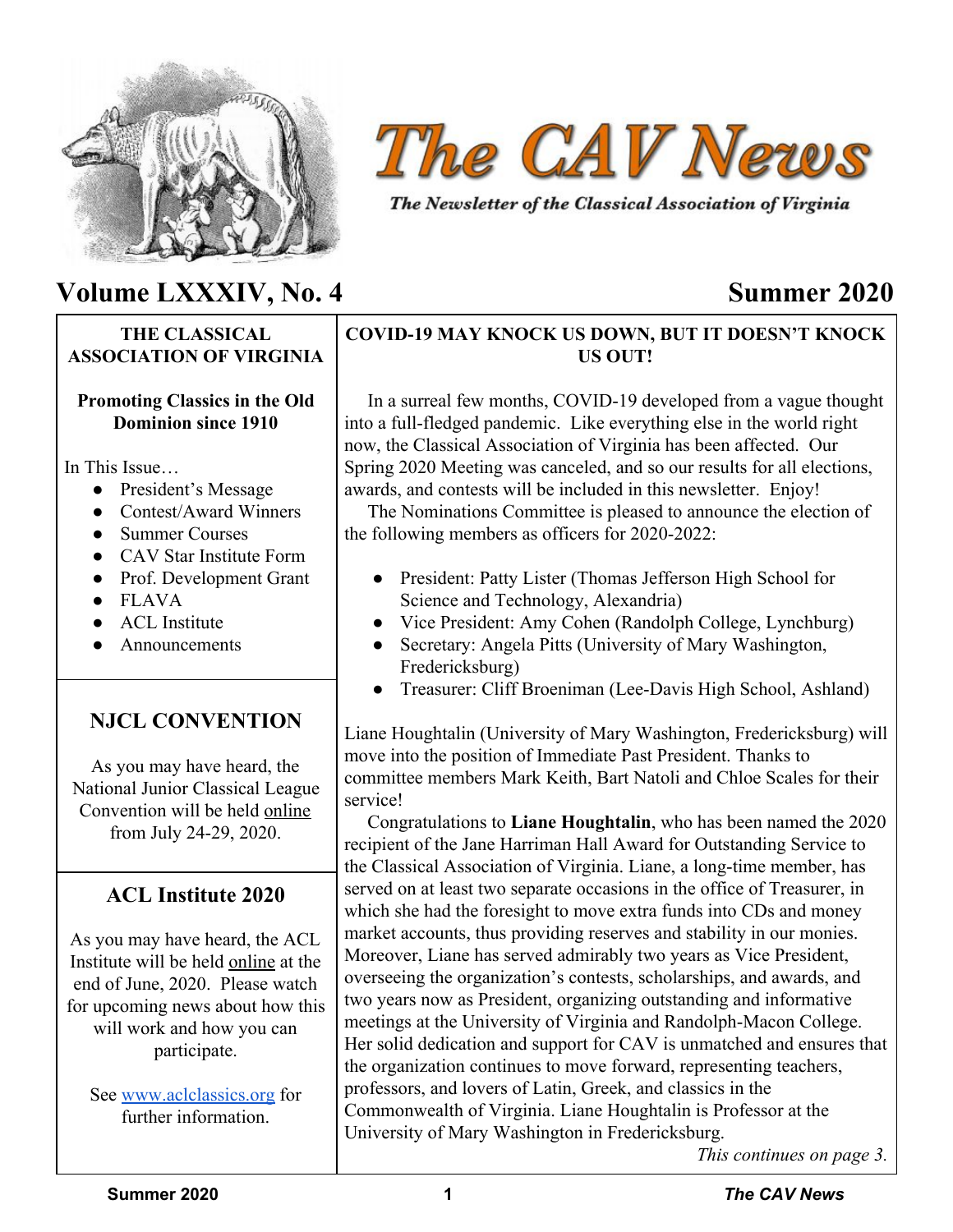# **CAV EXECUTIVE COMMITTEE**

**President** Patty Lister (Thomas Jefferson HS for Science and Tech.) Alexandria, VA 703-973-7254 [phlister@fcps.edu](mailto:phlister@fcps.edu)

**Vice President** Amy R. Cohen (Randolph College) Classics, Theatre, and the Center for Ancient Drama 2500 Rivermont Avenue Lynchburg, VA 24503 434-947-8306 [acohen@randolphcollege.edu](mailto:acohen@randolphcollege.edu)

**Secretary** Angela Pitts (University of Mary Washington) [apitts2@umw.edu](mailto:apitts2@umw.edu)

> **Treasurer** Cliff Broeniman (Lee-Davis High School) [thesauroscav@gmail.com](mailto:thesauroscav@gmail.com)

**Newsletter Editor** Rachel Caudill (Riverside High School) 44820 Milestone Sq, Apt 201 Ashburn, VA 20147 [r.caudill2010@gmail.com](mailto:r.caudill2010@gmail.com)

**Website Editor** Stephanie Buckler (Stafford High School) [bucklersk@staffordschools.net](mailto:bucklersk@staffordschools.net)

**Historian** Sue Robertson 12211 Diamond Hill Drive Midlothian, VA 23113 804-794-9528 (home) 804-432-9027 (cell) [suerobertson753@gmail.com](mailto:suerobertson753@gmail.com)

**Immediate Past President** Liane Houghtalin (University of Mary Washington) Dept. of Classics, Philosophy, and Religion, Trinkle 240 1301 College Ave. Fredericksburg, VA 22401 540-654-1345 [lhoughta@umw.edu](mailto:lhoughta@umw.edu)

# **PRESIDENT'S MESSAGE**

Salvete, amici et amicae,

Back in January, when I was putting together the spring meeting at the University of Mary Washington, I never imagined the world we find ourselves in now. Of course, there was no spring meeting, and our world has been turned inside out. I find myself, however, less filled with regret than with gratitude. I am grateful to our speakers, Elise Friedland (The George Washington University), Sarah Herbert (University of Mary Washington), and Rick Phillips (Virginia Tech), all of whom have said that they are willing to speak at a future CAV meeting. I am likewise grateful to April Spratley, whose CAV Aulos Workshop in April was canceled, but who is already planning one for next spring. I am grateful to our wonderful tournament and contest directors, Kevin Jefferson, John Miller, and Nadia Ghosheh, who overcame tremendous difficulties in making sure that the contests could continue this spring when COVID-19 shut down schools. A big thank you to all who stepped up to help out. The Virginia Classics community pulled together, and the results are here for you to see in this newsletter.

Also in this newsletter are the results of the recent CAV elections. This will be my last president's message, as I pass the virtual gavel to the new CAV president, Patty Lister. While we cannot yet predict what the fall will bring, Patty and I remain hopeful for a ceremonial passing of the physical gavel then, as well as the opportunity to say a special thank you to outgoing officers, secretary Brianna McArthur and treasurer Andrea Weiskopf. Stay tuned!

As you read this, it is likely that you have just closed out your spring semester or are close to doing so. Reports from across the Commonwealth show teachers stepping up to the plate in their newly remote roles and being nothing short of remarkable. The summer will bring a new type of course planning for the fall, which can only be characterized as "be ready for anything." Take pleasure in Latin and Greek, plan for better days, and stay safe.

Ex animo,

Liane [lhoughta@umw.edu](mailto:lhoughta@umw.edu)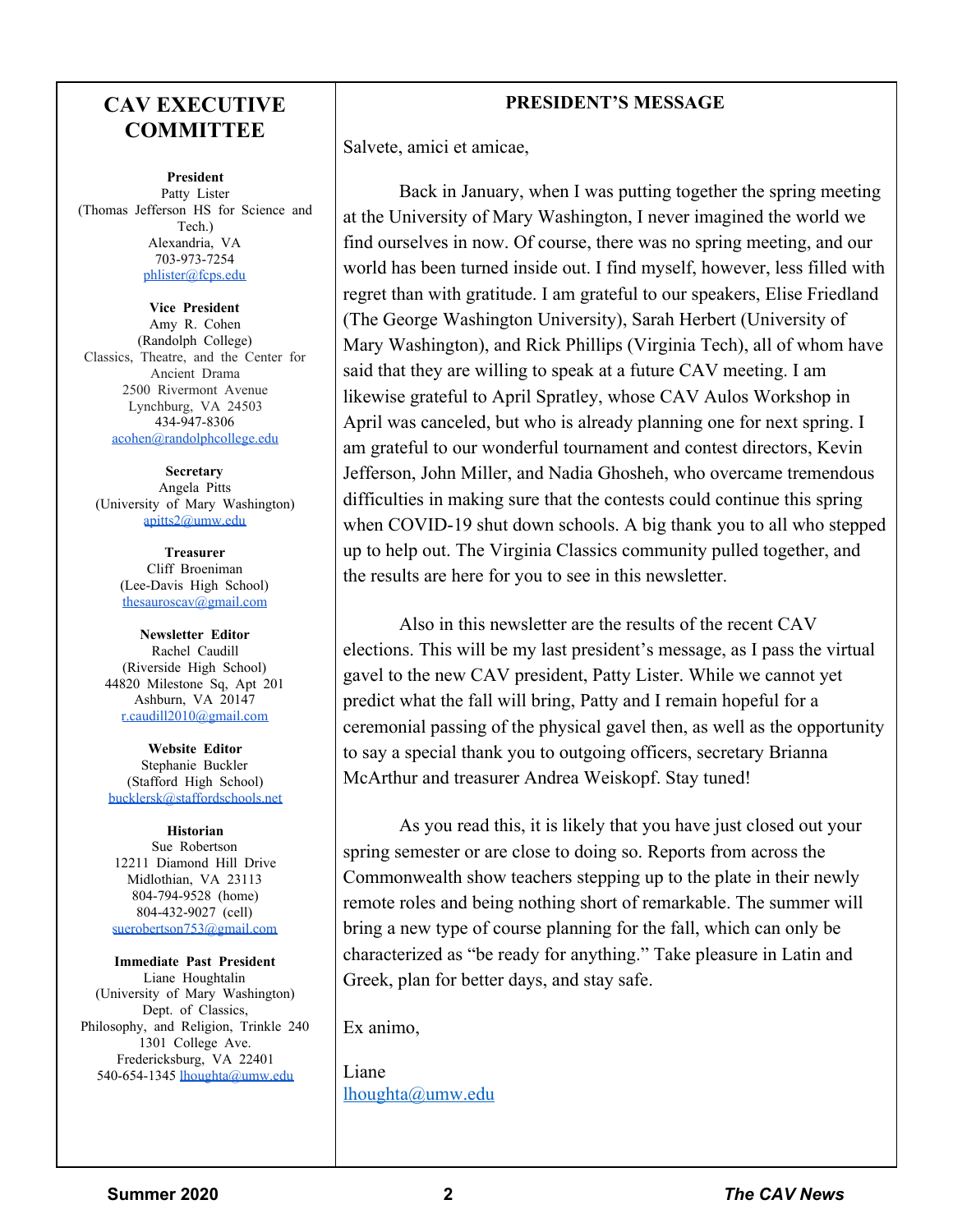# *Continued from page 1:*

 The winner of this year's Wayne W. Wray Scholarship is **Jocelyn Robertson** from the Classical Cottage School taught by Susan Schearer.

 Jocelyn serves as the president of the National Junior Classical League, having previously served as the president of the Virginia JCL. She has placed in the top two in the CAV Tournament for six years running (perhaps seven as of this writing) among too many other awards and recognitions to mention. She is currently working through the NJCL to introduce a Latin-based literacy program for elementary school students around the country. She is a most worthy recipient of this year's Wayne Wray Scholarship.

 The Lurlene Todd Teacher of the Year Award for 2020 goes to **Christina A. Salowey** of Hollins University. Christina sent in the following words:

 I would like to dedicate this award in spirit to all of the ancient language teachers out there in Virginia who are finding innovative ways to engage their students online in these difficult times. As I myself have faced a very steep learning curve bringing the study and teaching of ancient languages online this past month, I have been awed by the work and ideas of teachers who have posted on various FB pages their new methods to make Latin fun yet keep it rigorous. So if I can, in some way dedicate this award to those heroic teachers, who probably have even less support than I do at Hollins (!!), I would like to do that.

 The 2020 Angela Lloyd Book Award goes to **Christine Conklin**. This year's recipient is long overdue and it's past time to rectify that. She has grown a Latin program from the "minimum requirement for the advanced studies diploma" to a thriving program where students continue to AP and post-AP work, from a program with one full-time teacher to two full-time teachers, and this was done in a STEM magnet school where students arrive for the math and science, but now are branching into classics at both the high school and college levels despite the perception that STEM subjects are paramount!

 "Ah, a magnet school," I hear you thinking, "that's easy because they're all gifted and talented there." Well, yes and no. The school does attract high caliber, driven students, but that doesn't mean that they're driven to Latin! There are seven languages to choose from and a plethora of teams, clubs, and electives, all aimed at attracting them. So what is this teacher's secret to luring them, and keeping them, in Latin, Latin Club, and certamina?

*This continues on page 4.*

# **CAV EXECUTIVE COMMITTEE**

**Director, Latin Tournament** Kevin S. Jefferson (St. Stephen's & St. Agnes School) 703-508-8636 [kevinsjefferson@gmail.com](mailto:kevinsjefferson@gmail.com)

**Director, Latin Essay Contest** John F. Miller (University of Virginia) Dept. of Classics, B018 Cocke Hall P.O. Box 400788 Charlottesville, VA 22904-4788 434-924-3008 [jfm4j@virginia.edu](mailto:jfm4j@virginia.edu)

**Director, Classical Essay Contest** Nadia Ghosheh 5809 Chase Commons Ct., Apt. 205 Burke, VA 22015 [nadiaghosheh@gmail.com](mailto:nadiaghosheh@gmail.com)

**Director, Teacher Placement Service** Jon Mikalson (University of Virginia) Dept. of Classics, B002 Cocke Hall P.O. Box 400788 Charlottesville, VA 22904-4788 434-924-3008 [jdm9x@virginia.edu](mailto:jdm9x@virginia.edu)

> **Membership Chairs** Caitlin Campbell Dominion High School 703-297-5090 [caitlin.campbell@lcps.org](mailto:caitlin.campbell@lcps.org)

> Dr. Bartolo Natoli Randolph-Macon College PO Box 5005 Ashland, VA 23005 [bartolonatoli@rmc.edu](mailto:bartolonatoli@rmc.edu)

**Vice President for CAMWS** Dr. Erika Zimmermann Damer (University of Richmond) 109 Ryland Hall Richmond, VA 23173 [edamer@richmond.edu](mailto:edamer@richmond.edu)

**Members-at-Large** Dr. Bartolo Natoli Randolph-Macon College [bartolonatoli@rmc.edu](mailto:bartolonatoli@rmc.edu)

Chloé Scales William Byrd High School [cscales@rcs.k12.va.us](mailto:cscales@rcs.k12.va.us) (202) 285-6946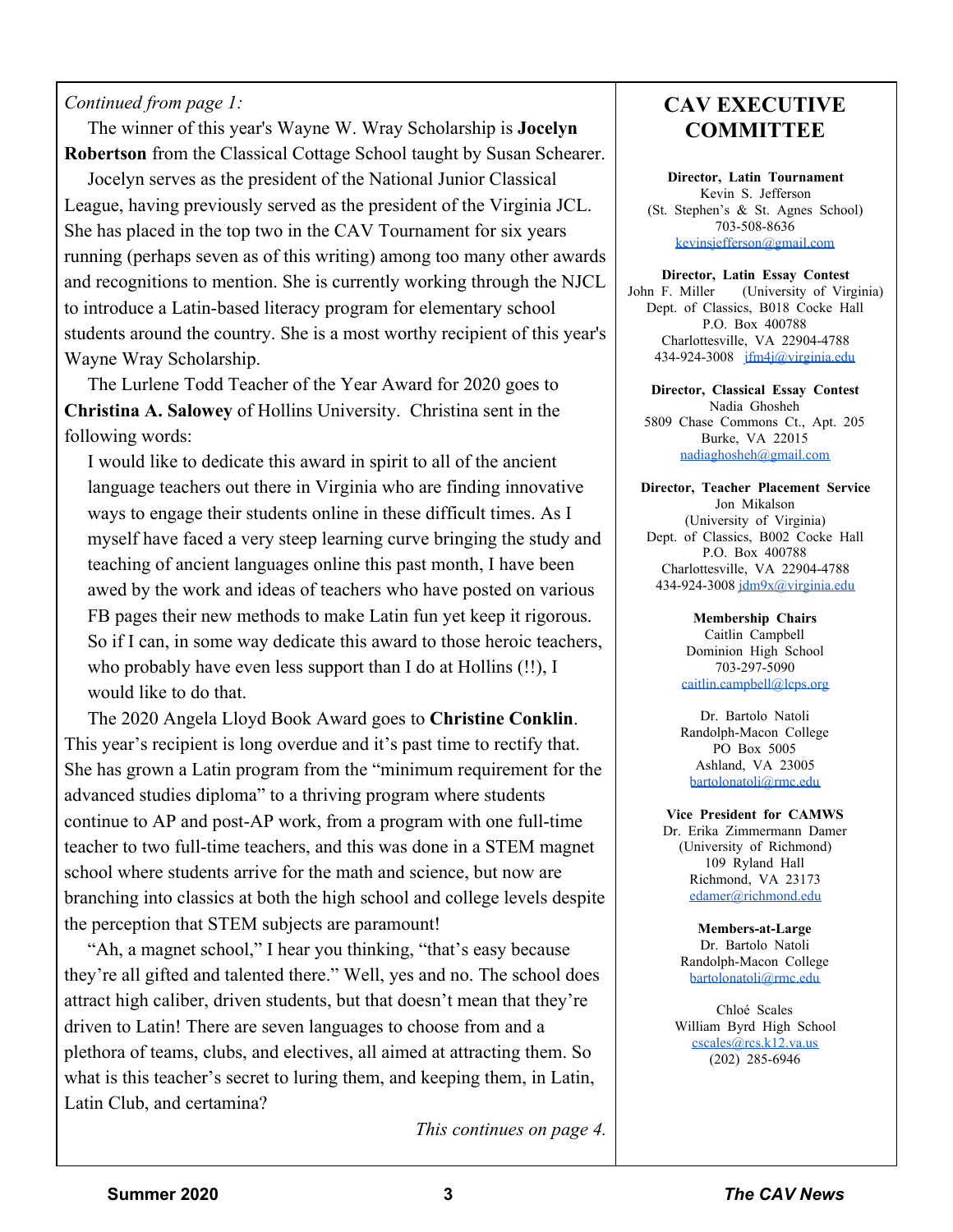# *Continued from page 3:*

 She cares. No, she cares deeply, going above and beyond the "average" (and we all know the massive amount of time, love, and work invested by "average" Latin teachers) to plan and prepare classes, Club, certamina, and convention activities, to write more letters of recommendation than there are realistically time to write. She cares about her colleagues as well, and that's most assuredly a service to the CAV. As noted in her nomination, "She has selflessly given of her time to help me when I've had some emergency or other – she has covered my class, made the sub plans, done the hundreds of little things that make true colleagues so valuable." The CAV exists to promote the Classics and Classics students, but it also exists to promote, to support and to nurture our colleagues for the good of us all and for the benefit of our students. This year's recipient clearly does all of that.

One final quote from her nomination:

Christine Conklin inspires her students to reach beyond what was necessary and beyond what they thought possible. She works tirelessly on their behalf and lets then bask in their successes. They become true lovers of the Classics.

I can't imagine a finer tribute to a more deserving recipient. Three cheers for Christine Conklin!

# **Classical Association of Virginia Arthur F. Stocker Latin Essay Contest Results Spring 2020**

# **First-year Latin** *De Venere dea amoris*

• No Winner

# **Second-year Latin**

# *De illo bello magno contra Hannibalem*

- Winner: Ryan Matthew Dwyer, Thomas Jefferson High School for Science and Technology; teacher: Patricia H. Lister
- Honorable Mention: Sravya C. Patibandla, Thomas Jefferson High School for Science and Technology; teacher: Patricia H. Lister

# **Advanced Latin**

*De ludis in circo et in theatris*

- Winner: Emerson Grant Rodriguez, Thomas Jefferson High School for Science and Technology; teacher: Patricia H. Lister
- Honorable mention: Chengguo Zang, Flint Hill School; teacher: Sherry V. Doerfler
- Honorable mention: Andrew Hadikusumo, Thomas Jefferson High School for Science and Technology; teacher: Patricia H. Lister
- Honorable mention: Lucy Alejandro, Thomas Jefferson High School for Science and Technology; teacher: Patricia H. Lister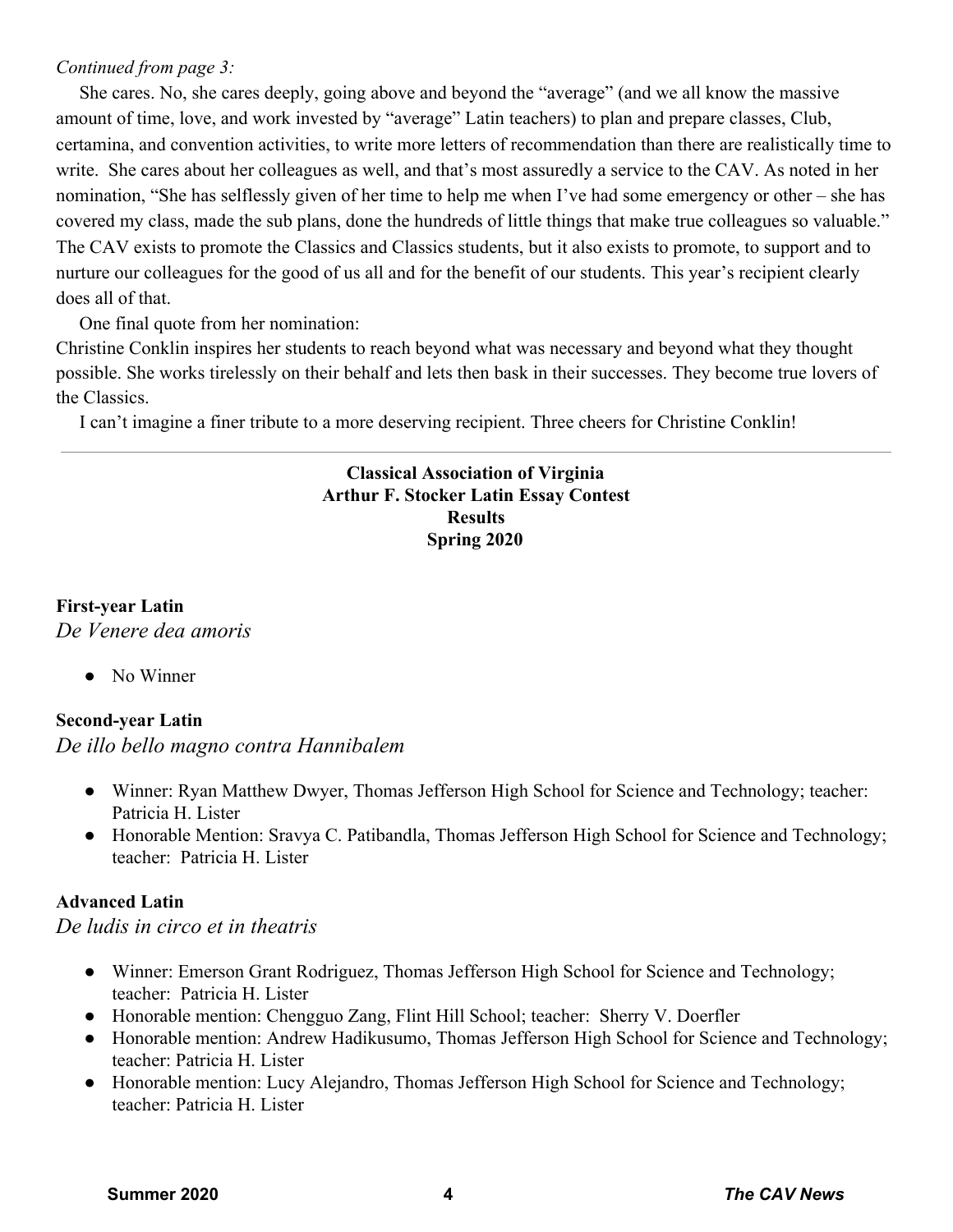# **CLASSICAL ASSOCIATION OF VIRGINIA 2020 CLASSICAL ESSAY CONTEST AWARDS**

# *Lion King:* **The Birth and Ascendance of Romulus (Level 1)**

First place: Lauren Pao (Flint Hill) Second place: Meghan Schultz (Flint Hill)

Honorable Mentions: Camilla Perrelli (Flint Hill), Jessica Li (Flint Hill)

# *My Fair Lady***: The story of Pygmalion and Galatea (Level 2)**

First place: Charles Bradburn (SSSAS) Second place: Kit Bolen (SSSAS) Third place: Miriam Antony (TJHSST)

# *Beauty and the Beast***: The myth of Cupid and Psyche (Level 3)**

First place (tie): Jordan Resnick (SSSAS), Miranda Xiong (TJHSST) Second place: Zoe Ly Bredesen (Flint Hill) Third place: Nicholas Franklin (SSSAS)

Honorable Mention: Adrienne Perfall (SSSAS), Maren Knutson (SSSAS)

# *Hamilton***: The life of Publius Valerius Publicola & the founding of the Republic (History, Level 3+)**

First place: Miranda Xiong (TJHSST)

Honorable Mention: Thomas Brennan (Riverbend HS)

# *Hadestown***: the Power of Orpheus (Poetry, Level 3+)**

First place: Rayna Schoenberger (TJHSST) Second place: Katie Wells (Hayfield Secondary) Third place: Kayla Moxley (Flint Hill)

# *Mamma Mia***: the Role of Venus in the** *Aeneid* **(Vergil, Level 3+)**

First place: Jessica Lopez (SSSAS) Second place: Ethan Bean (SSSAS) Third place: Haley Brandt (Flint Hill)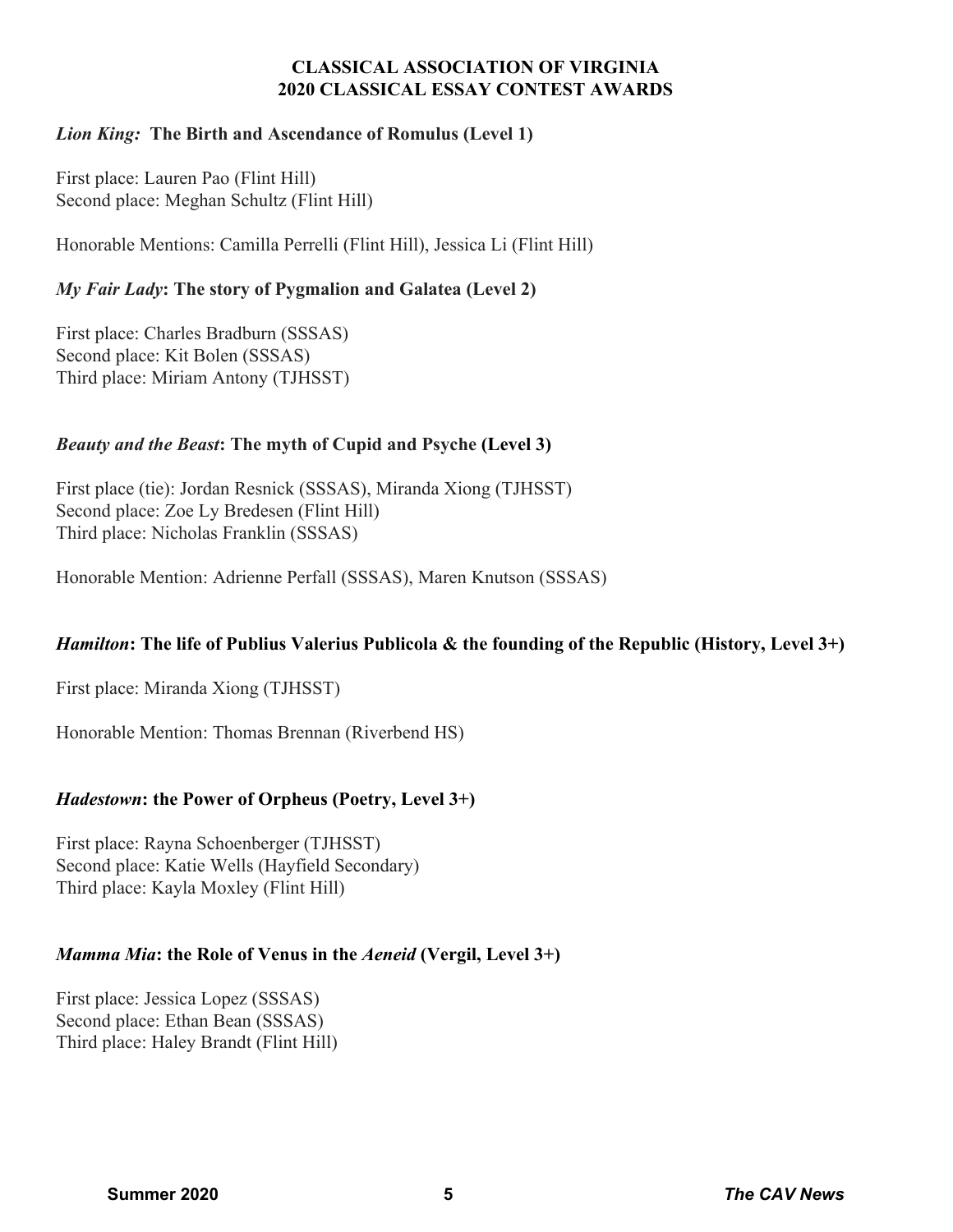## **CLASSICAL ASSOCIATION OF VIRGINIA 2020 LATIN TOURNAMENT AWARDS**

#### **LATIN ONE (ALPHA DIVISION)** – max. 85 points

| <b>First Place</b>        | Jordan Kirkpatrick |                                                             | (72) | Hayfield Secondary School                                                                                                                                                                                                                                                                                 | Nadia Ghosheh     |
|---------------------------|--------------------|-------------------------------------------------------------|------|-----------------------------------------------------------------------------------------------------------------------------------------------------------------------------------------------------------------------------------------------------------------------------------------------------------|-------------------|
| <b>Second Place</b>       | Ellen Summers      |                                                             | (70) | Swanson Middle School                                                                                                                                                                                                                                                                                     | Melanie Stowell   |
| Third Place               |                    | Stephen Wells                                               | (68) | Rockbridge County High School                                                                                                                                                                                                                                                                             | Patrick Bradley   |
| <b>Honorable Mentions</b> |                    | Nathan Grunkemeyer                                          |      | Hayfield Secondary School                                                                                                                                                                                                                                                                                 | Nadia Ghosheh     |
| $(scores 67-58)$          |                    | <b>Allison Lanier</b>                                       |      | Swanson Middle School                                                                                                                                                                                                                                                                                     | Melanie Stowell   |
|                           |                    | Nicholas Cecil                                              |      | Swanson Middle School                                                                                                                                                                                                                                                                                     | Melanie Stowell   |
|                           |                    | Alex Bakalov                                                |      | Swanson Middle School                                                                                                                                                                                                                                                                                     | Melanie Stowell   |
|                           |                    | Caleb Pennington                                            |      | Swanson Middle School                                                                                                                                                                                                                                                                                     | Melanie Stowell   |
|                           |                    | Darby Redman                                                |      | Dixon Smith Middle School                                                                                                                                                                                                                                                                                 | Stephanie Buckler |
|                           |                    | Bailey O'Connell                                            |      | Hayfield Secondary School                                                                                                                                                                                                                                                                                 | Nadia Ghosheh     |
|                           |                    | <b>LATIN ONE ADVANCED (ALPHA DIVISION)</b> – max. 85 points |      |                                                                                                                                                                                                                                                                                                           |                   |
| <b>First Place</b>        |                    | Thomas Ayoub-Winder                                         |      | (72) Lylburn Downing Middle School                                                                                                                                                                                                                                                                        | Laura Joyner      |
| Honorable Mentions        |                    | Josie Kuehner                                               |      | Lylburn Downing Middle School                                                                                                                                                                                                                                                                             | Laura Joyner      |
| $\sqrt{2}$                |                    | $\mathbf{r}$ and $\mathbf{r}$                               |      | $\mathbf{r}$ 11 $\mathbf{r}$ $\mathbf{r}$ 11 $\mathbf{r}$ 11 $\mathbf{r}$ 11 $\mathbf{r}$ 11 $\mathbf{r}$ 11 $\mathbf{r}$ 11 $\mathbf{r}$ 11 $\mathbf{r}$ 11 $\mathbf{r}$ 11 $\mathbf{r}$ 11 $\mathbf{r}$ 11 $\mathbf{r}$ 11 $\mathbf{r}$ 11 $\mathbf{r}$ 11 $\mathbf{r}$ 11 $\mathbf{r}$ 11 $\mathbf{r}$ | т т.              |

| rust tuce          | THUIHAS AVUUU VIIIUUI | $(72)$ Lyround Downing bridge School | Laura JOYNC  |
|--------------------|-----------------------|--------------------------------------|--------------|
| Honorable Mentions | Josie Kuehner         | Lylburn Downing Middle School        | Laura Joyner |
| $(scores 59-54)$   | Jack Jensen           | Lylburn Downing Middle School        | Laura Joyner |
|                    | James Hanstedt        | Lylburn Downing Middle School        | Laura Joyner |
|                    | Liam Courtney-Collins | Lylburn Downing Middle School        | Laura Joyner |
|                    |                       |                                      |              |

#### **LATIN TWO (ALPHA DIVISION)** – max. 85 points

| <i>First Place</i> | Lucy Watts            | Swanson Middle School<br>(75) |                               | Melanie Stowell |
|--------------------|-----------------------|-------------------------------|-------------------------------|-----------------|
| Second Place       | Richard Chen<br>(74)  |                               | Swanson Middle School         | Melanie Stowell |
| Third Place        | <b>Ainsley Carter</b> |                               | Lylburn Downing Middle School | Laura Joyner    |
| Honorable Mentions | James Baker           |                               | Lylburn Downing Middle School | Laura Joyner    |
| $(scores 71-56)$   | Peter Shepard         |                               | Hayfield Secondary School     | Nadia Ghosheh   |
|                    | Charles Lowney        |                               | Lylburn Downing Middle School | Laura Joyner    |
|                    | Ananya Sinha          |                               | Swanson Middle School         | Melanie Stowell |
|                    | Luc Tamez             |                               | Hayfield Secondary School     | Nadia Ghosheh   |
|                    | <b>Riley Dennis</b>   |                               | Swanson Middle School         | Melanie Stowell |
|                    | Will Gibbs            |                               | Lylburn Downing Middle School | Laura Joyner    |
|                    | Haley Baasansukh      |                               | Swanson Middle School         | Melanie Stowell |
|                    |                       |                               |                               |                 |

**INTERMEDIATE LATIN PROSE (ALPHA DIVISION)** – max. 75 points

*First Place* Samantha Rutledge (74) Hayfield Secondary School Nadia Ghosheh *Second Place* Brian Kendall (57) Rockbridge County High School Patrick Bradley *Third Place* Gigi Glaeser (55) Rockbridge County High School Patrick Bradley *Honorable Mentions* Saara Basuchoudhary Rockbridge County High School Patrick Bradley *(scores* 54-49) Carolina Dickovick Rockbridge County High School Patrick Bradley

Paul Russell **Rockbridge County High School** Patrick Bradley Sarah Afzal Riverside High School Rachel Caudill Elizabeth McClung Rockbridge County High School Patrick Bradley Jack Harrison Rockbridge County High School Patrick Bradley

#### **ADVANCED LATIN PROSE (ALPHA DIVISION)** – max. 75 points

| <i>First Place</i>                  | Dawson Kos  |
|-------------------------------------|-------------|
| Second Place                        | Paul Grajzl |
| <i>Honorable Mentions</i> Grace Fra |             |
| $(scores 52-48)$                    | Zachary 7   |
|                                     | Fatima A    |

*Firsthands* **First** *Firstian Patrick Patrick* Bradley **Patrick** Bradley **(62)** Rockbridge County High School Patrick Bradley **Honorable Rockbridge County High School Patrick Bradley (Franch Fighter Rockbridge County High School Patrick Bradley** fzal Riverside High School Erica Gravely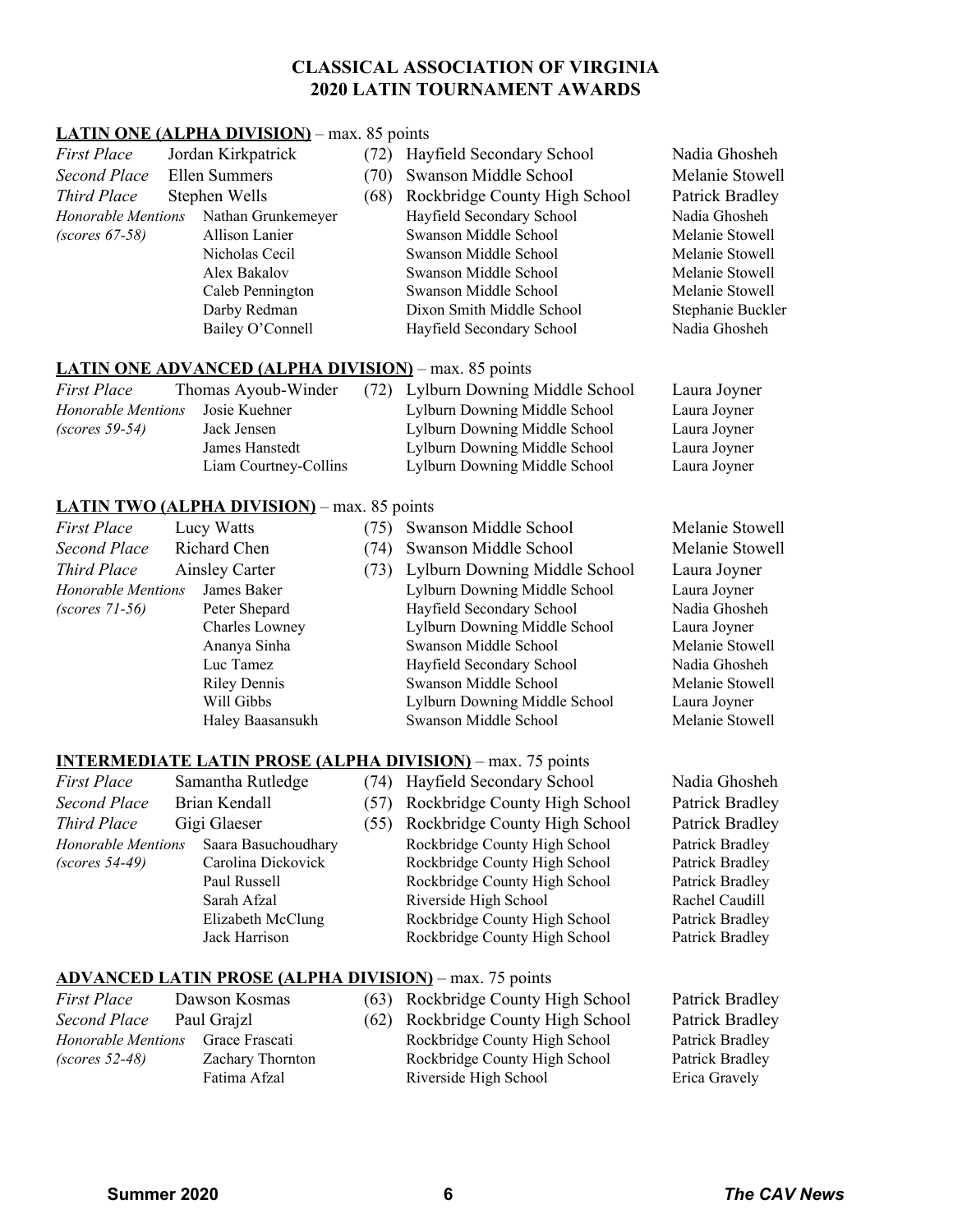#### **ADVANCED LATIN POETRY, LEVELS 3-5 (ALPHA DIVISION)** – max. 75 points

| First Place                            | Joohun Lee            |
|----------------------------------------|-----------------------|
| Second Place                           | <b>Emmalyn Hoover</b> |
| Third Place                            | Joshua Wawrzyniak     |
| <i>Honorable Mentions</i> Darren White |                       |
| $(scores 51-46)$                       | Daniel Carter         |
|                                        | Susanne Mayock-Bradl  |

*First Place* Joohun Lee (58) Hayfield Secondary School Nadia Ghosheh (55) Rockbridge County High School Patrick Bradley (52) Rockbridge County High School Patrick Bradley **Rockbridge County High School Patrick Bradley Rockbridge County High School Patrick Bradley** ey Rockbridge County High School Patrick Bradley

#### **LATIN ONE (BETA DIVISION)** – max. 85 points

| First Place               | Bennie Wang<br>(84)                               |      | Episcopal High School        | Jeff Streed            |
|---------------------------|---------------------------------------------------|------|------------------------------|------------------------|
| Second Place              | Amelia Davis<br>(80)                              |      | Ambleside Fellowship         | Deanna Solomon         |
| Third Place               | Alexis Stengle                                    | (70) | Flint Hill School            | <b>Sherry Doerfler</b> |
| <b>Honorable Mentions</b> | Yueyue Ma                                         |      | Episcopal High School        | Jeff Streed            |
| $(scores 65-54)$          | John Enloe                                        |      | Ambleside Fellowship         | Deanna Solomon         |
|                           | Jackson Eldridge                                  |      | Flint Hill School            | Woojin Kim             |
|                           | Winslow McNorrill                                 |      | Episcopal High School        | Jeff Streed            |
|                           | Jonathan Jovene                                   |      | Ambleside Fellowship         | Deanna Solomon         |
| Sophia Korte              |                                                   |      | Wakefield Country Day School | Welby Griffin          |
|                           | Noah Anderson-Weiskircher                         |      | Flint Hill School            | Woojin Kim             |
|                           | Finn Macpherson                                   |      | Wakefield Country Day School | Welby Griffin          |
|                           | Amelia Partain                                    |      | Ambleside Fellowship         | Deanna Solomon         |
|                           | Camilla Perrelli<br>Ethan Vuckovich<br>Colin Bean |      | Flint Hill School            | Rosanne McDonough      |
|                           |                                                   |      | Flint Hill School            | Woojin Kim             |
|                           |                                                   |      | Flint Hill School            | Rosanne McDonough      |

#### **LATIN TWO (BETA DIVISION)** – max. 85 points

| <i>First Place</i> | Kit Bolen       |
|--------------------|-----------------|
| Second Place       | Luca Stocco     |
| Third Place        | Ian Campbell    |
| Honorable Mentions | Nolan Robertson |
| $(scores 69-53)$   | Selah Higgins   |
|                    | Ani Belani      |
|                    | Anni Lung       |
|                    | Macon Moring    |
|                    | Maddy Bean      |
|                    | Maddie Anderson |
|                    | Ali Barrow      |

*First First* **Place** Kit Boles School Kevin Jefferson (71) Classical Cottage School Nancy Juday *Thirdh Place* Islam *Place* Islam *Place Place Place Place Place Place Place Place Place Place Place Place Place Place Place Place Place Place Place Place Place Place Place Homorable* Classical Cottage School Nancy Juday **St. Catherine's School Noah Cogan** Flint Hill School Ken Andino Classical Cottage School Nancy Juday St. Catherine's School Noah Cogan Flint Hill School Ken Andino St. Stephen's and St. Agnes School Kevin Jefferson St. Stephen's and St. Agnes School Kevin Jefferson

#### **INTERMEDIATE LATIN PROSE (BETA DIVISION)** – max. 75 points

| First Place                | Chengguo          |
|----------------------------|-------------------|
| <b>Second Place</b>        | Catelin Sm        |
| <b>Third Place</b>         | <b>Scott Scov</b> |
| Honorable Mentions Lincoln |                   |
| $(scores 53-47)$           | Eloise 0          |
|                            | Arianna           |
|                            | Rohan I           |
|                            | Quinn 0           |
|                            | Marc S            |
|                            |                   |

- *First Plance Place Plance Chengguo Zhang Plance Place Place Plance <i>Plance Plance Plance Plance Plance Plance Plance Plance Plance Plance Secondary Place Place Place Place Place Place Place Place Place Place Place Place Place Place Place Place Place Place Place Place Place Place Place Place Place Place P Thirdh* **Place** (57) Wakefield Country Day School John McMahon *H* Day *Wakefield Country Day School* John McMahon **Chapman** Episcopal High School Jeff Streed a Otoo **Episcopal High School** Jeff Streed Regi Flint Hill School Sherry Doerfler Griffith Flint Hill School Sherry Doerfler Marc Sherry Doerfler<br>
Flint Hill School Sherry Doerfler Ruohan Yang Flint Hill School Sherry Doerfler Andrew Kraut Episcopal High School Jeff Streed
-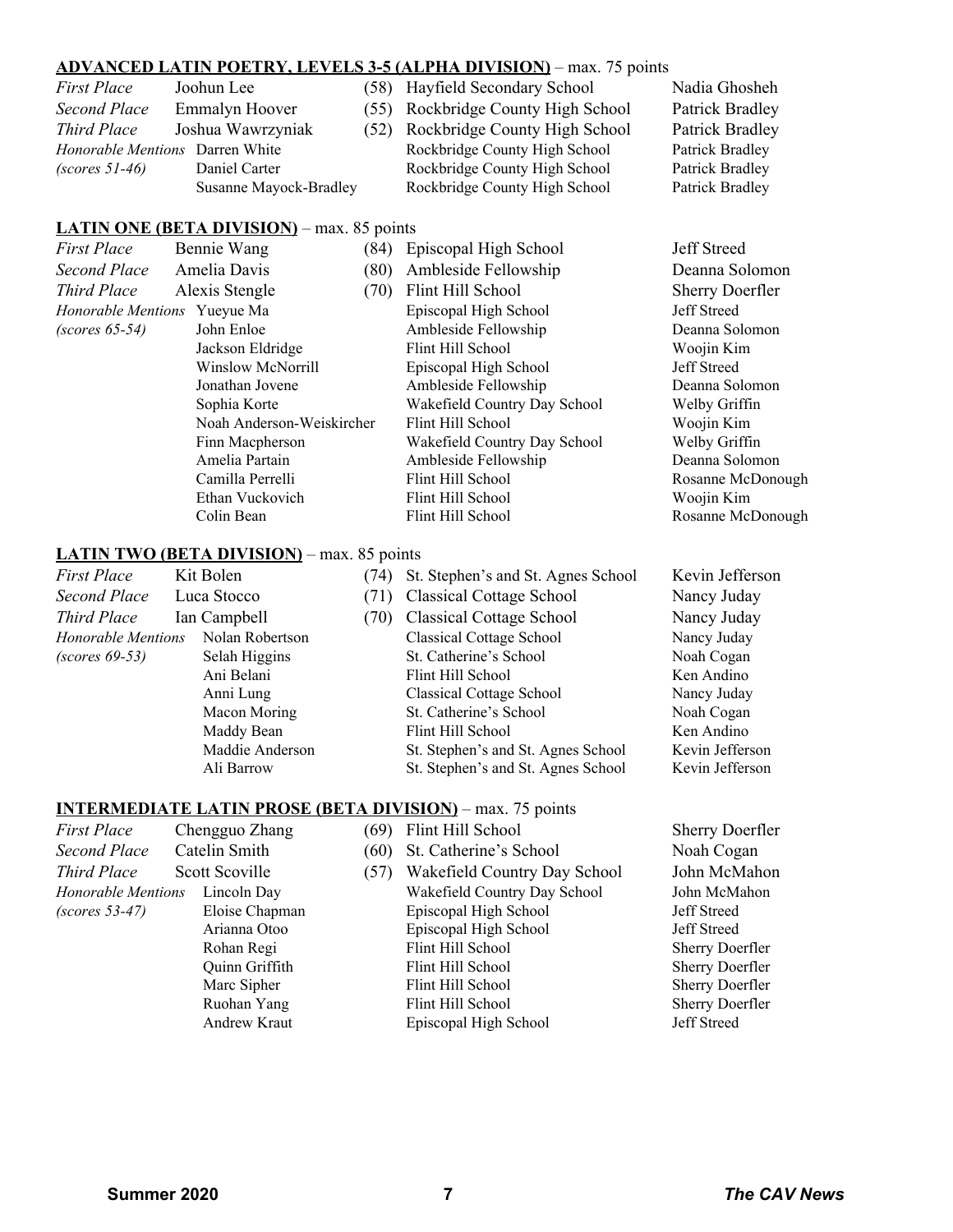## **ADVANCED LATIN PROSE (BETA DIVISION)** – max. 75 points

| <b>First Place</b>         | Jocelyn Robertson<br>(75) |      | <b>Classical Cottage School</b>                                            | Susan Schearer                                                                           |
|----------------------------|---------------------------|------|----------------------------------------------------------------------------|------------------------------------------------------------------------------------------|
| Second Place               | Calvin Lucido<br>(71)     |      | Flint Hill School                                                          | Ken Andino                                                                               |
| Third Place                | Peter McMahon             | (68) | Wakefield Country Day School                                               | John McMahon                                                                             |
| <b>Honorable Mentions</b>  | Michael Hines             |      | St. Stephen's and St. Agnes School                                         | Alec Robinson                                                                            |
| $(scores 65-48)$           | Ethan Robertson           |      | <b>Classical Cottage School</b>                                            | Molaika Beer                                                                             |
|                            | Ishan Kangotra            |      | St. Stephen's and St. Agnes School                                         | Alec Robinson                                                                            |
|                            | Sunny Miller              |      | Episcopal High School                                                      | <b>Jeff Streed</b>                                                                       |
|                            | Catherine Seale           |      | St. Stephen's and St. Agnes School                                         | Alec Robinson                                                                            |
|                            | Isabel Tao                |      | Flint Hill School                                                          | Woojin Kim                                                                               |
|                            | Seth Nelson               |      | Flint Hill School                                                          | Woojin Kim                                                                               |
|                            | Lucie Morton              |      | Episcopal High School                                                      | <b>Jeff Streed</b>                                                                       |
|                            | Emma Conkle               |      | Flint Hill School                                                          | Woojin Kim                                                                               |
|                            |                           |      | <b>ADVANCED LATIN POETRY, LEVELS 4-5+ (BETA DIVISION)</b> – max. 75 points |                                                                                          |
| $\Gamma$ $\Gamma$ $\Gamma$ |                           |      | $(70)$ $\Gamma$ <sup>1</sup> $\Gamma$ <sup>1</sup> $\Gamma$ <sup>1</sup>   | $\mathbf{I}^{\mathcal{T}}$ and $\mathbf{I}^{\mathcal{T}}$ and $\mathbf{I}^{\mathcal{T}}$ |

|                                 | <b>First Place</b>        | Simon Van Der Weide    | (72)              | Flint Hill School                  | Kate Hattemer   |
|---------------------------------|---------------------------|------------------------|-------------------|------------------------------------|-----------------|
| Second Place<br>Joshua Nkenchor |                           | (69)                   | Flint Hill School | Ken Andino                         |                 |
|                                 | Third Place               | Julianne Cuevo         | (65)              | Flint Hill School                  | Ken Andino      |
|                                 | <b>Honorable Mentions</b> | Jay Cunningham         |                   | St. Stephen's and St. Agnes School | Kevin Jefferson |
|                                 | $(scores 60-51)$          | Gwynn Major            |                   | Wakefield Country Day School       | John McMahon    |
|                                 |                           | Kayla Moxley           |                   | Flint Hill School                  | Woojin Kim      |
|                                 |                           | Thomas Freireich       |                   | Flint Hill School                  | Ken Andino      |
|                                 |                           | Connor Hay             |                   | Flint Hill School                  | Ken Andino      |
|                                 |                           | Parth Mehta            |                   | Flint Hill School                  | Woojin Kim      |
|                                 |                           | Ethan Bean             |                   | St. Stephen's and St. Agnes School | Kevin Jefferson |
|                                 |                           | <b>Charlotte Peete</b> |                   | St. Catherine's School             | Lee Perkins     |
|                                 |                           | Jessica Lopez          |                   | St. Stephen's and St. Agnes School | Kevin Jefferson |
|                                 |                           |                        |                   |                                    |                 |

## **LATIN ONE (GAMMA DIVISION)** – max. 85 points

| First Place        | Sanjana Murugavel     | (84) | <b>MWGS</b>   | <b>Steven Ross</b> |
|--------------------|-----------------------|------|---------------|--------------------|
| First Place        | Vien Nguyen           | (84) | <b>MWGS</b>   | <b>Steven Ross</b> |
| First Place        | Abhishek Satpathy     | (84) | <b>MWGS</b>   | <b>Steven Ross</b> |
| Second Place       | Viswa Subramanian     | (81) | <b>MWGS</b>   | <b>Steven Ross</b> |
| Third Place        | Shruti Shah           | (80) | <b>TJHSST</b> | Christine Conklin  |
| Honorable Mentions | Kaspars Golos         |      | <b>MWGS</b>   | <b>Steven Ross</b> |
| (scores 78-67)     | Caroline Osenga       |      | <b>MWGS</b>   | <b>Steven Ross</b> |
|                    | Jonathan Bierly       |      | <b>MWGS</b>   | <b>Steven Ross</b> |
|                    | Mariam Jafari-Nassali |      | <b>MWGS</b>   | <b>Steven Ross</b> |
|                    | Anshul Chiranth       |      | <b>MWGS</b>   | <b>Steven Ross</b> |
|                    | <b>Audrey Paulson</b> |      | <b>MWGS</b>   | <b>Steven Ross</b> |
|                    | Daphne Feigin         |      | TJHSST        | Christine Conklin  |
|                    | Lauren McCluskey      |      | <b>MWGS</b>   | <b>Steven Ross</b> |
|                    | Ananda Kalukin        |      | TJHSST        | Christine Conklin  |
|                    | Patrick Gaucher       |      | TJHSST        | Christine Conklin  |
|                    | Supreet Mishra        |      | TJHSST        | Christine Conklin  |
|                    | Tarini Basireddy      |      | TJHSST        | Christine Conklin  |
|                    | Matthew Kim           |      | TJHSST        | Christine Conklin  |
|                    | Alan Jiang            |      | TJHSST        | Christine Conklin  |
|                    | Bethany Robinson      |      | <b>MWGS</b>   | <b>Steven Ross</b> |
|                    |                       |      |               |                    |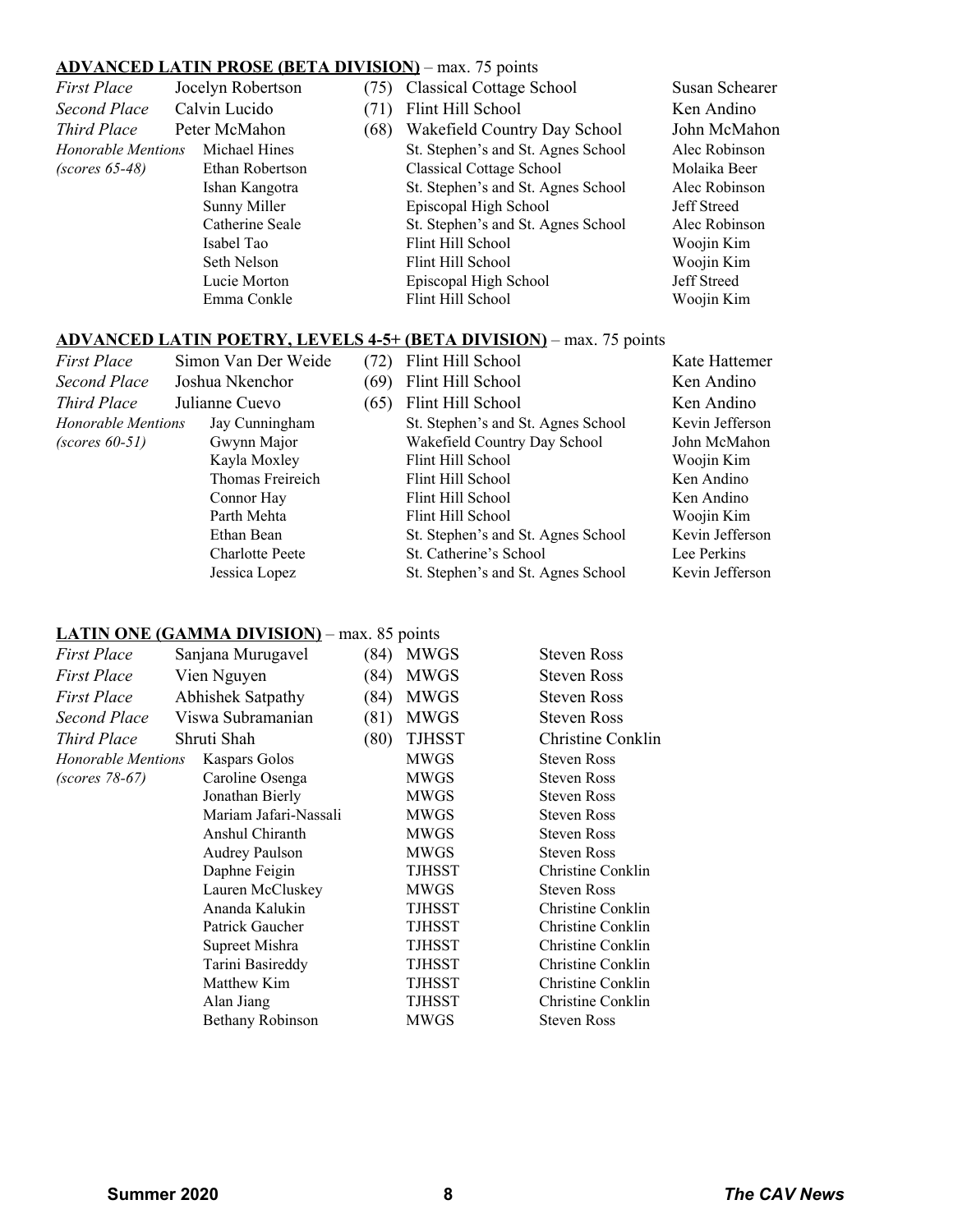# **LATIN TWO (GAMMA DIVISION)** – max. 85 points

| First Place               | Prithvi Seri        | (83) | <b>TJHSST</b> | Patty Lister       |
|---------------------------|---------------------|------|---------------|--------------------|
| Second Place              | Dennis Plotnikov    | (81) | <b>MWGS</b>   | <b>Steven Ross</b> |
| <b>Third Place</b>        | Pranaya Sripathi    | (80) | <b>MWGS</b>   | <b>Steven Ross</b> |
| <b>Honorable Mentions</b> | Nikki Kumar         |      | <b>MWGS</b>   | <b>Steven Ross</b> |
| (scores 79-65)            | Anandita Sharma     |      | <b>MWGS</b>   | <b>Steven Ross</b> |
|                           | Amit Sai Erraguntla |      | <b>TJHSST</b> | Patty Lister       |
|                           | Isabella Lee        |      | <b>MWGS</b>   | <b>Steven Ross</b> |
|                           | Sravya Patibandla   |      | <b>TJHSST</b> | Patty Lister       |
|                           | Ryan Dwyer          |      | TJHSST        | Patty Lister       |
|                           | Ellie Murray        |      | <b>MWGS</b>   | <b>Steven Ross</b> |
|                           | Samantha Nasser     |      | <b>MWGS</b>   | <b>Steven Ross</b> |
|                           | Lauren Fisher       |      | TJHSST        | Patty Lister       |
|                           | Charlotte Ratliff   |      | <b>MWGS</b>   | <b>Steven Ross</b> |
|                           | Virginia Warren     |      | <b>MWGS</b>   | <b>Steven Ross</b> |
|                           | Noah Cha            |      | <b>TJHSST</b> | Patty Lister       |
|                           | Anna Hsu            |      | <b>TJHSST</b> | Patty Lister       |
|                           | Ellie Chen          |      | <b>TJHSST</b> | Patty Lister       |
|                           | Shahzad Sohail      |      | <b>TJHSST</b> | Patty Lister       |
|                           | Alan Watts          |      | <b>MWGS</b>   | <b>Steven Ross</b> |
|                           | Kyuree Kim          |      | TJHSST        | Patty Lister       |
|                           | Kavyesh Pasham      |      | <b>TJHSST</b> | Patty Lister       |
|                           | Shawn Kim           |      | <b>TJHSST</b> | Patty Lister       |
|                           | <b>Alison Song</b>  |      | <b>TJHSST</b> | Patty Lister       |
|                           | Kaitlyn Tomlin      |      | <b>MWGS</b>   | <b>Steven Ross</b> |
|                           | Macy Wright         |      | <b>TJHSST</b> | Patty Lister       |
|                           | Angelina Ly         |      | <b>TJHSST</b> | Patty Lister       |
|                           | Michael Kish        |      | <b>MWGS</b>   | <b>Steven Ross</b> |
|                           | Alexander Macturk   |      | <b>MWGS</b>   | <b>Steven Ross</b> |
|                           | Rishi Sripathi      |      | <b>TJHSST</b> | Patty Lister       |
|                           | Mary Kemp           |      | <b>MWGS</b>   | <b>Steven Ross</b> |
|                           | Hamzah Jamal        |      | <b>TJHSST</b> | Patty Lister       |
|                           | Ankit Agrawal       |      | <b>MWGS</b>   | <b>Steven Ross</b> |
|                           | Aditi Shukla        |      | <b>TJHSST</b> | Patty Lister       |
|                           | Gabriel Ascoli      |      | <b>TJHSST</b> | Patty Lister       |
|                           |                     |      |               |                    |

# **INTERMEDIATE LATIN PROSE (GAMMA DIVISION)** – max. 75 points

| <b>First Place</b> | Nidhish Lella      | (74) | <b>TJHSST</b> | Christine Conklin |
|--------------------|--------------------|------|---------------|-------------------|
| Second Place       | Anand Advani       | (73) | <b>TJHSST</b> | Christine Conklin |
| Third Place        | Thomas Donohue     | (72) | <b>TJHSST</b> | Christine Conklin |
| Honorable Mentions | Jennifer Hunsinger |      | TJHSST        | Christine Conklin |
| $(scores 70-58)$   | Yullee Moon        |      | TJHSST        | Christine Conklin |
|                    | Abhimanyu Sastry   |      | TJHSST        | Christine Conklin |
|                    | Lawrence Shi       |      | TJHSST        | Christine Conklin |
|                    | Zachary Kwon       |      | TJHSST        | Christine Conklin |
|                    | Albert Zeng        |      | TJHSST        | Christine Conklin |
|                    | Aryan Agarwal      |      | TJHSST        | Christine Conklin |
|                    | Vandana Kalithkar  |      | TJHSST        | Christine Conklin |
|                    | Shreyas Mayya      |      | TJHSST        | Christine Conklin |
|                    | Daniel Fu          |      | <b>TJHSST</b> | Christine Conklin |
|                    | Owen Rollins       |      | TJHSST        | Christine Conklin |
|                    | Maxwell Dailey     |      | TJHSST        | Christine Conklin |
|                    | Reva Hirave        |      | TJHSST        | Christine Conklin |
|                    | Nitin Kanchinadam  |      | TJHSST        | Christine Conklin |
|                    | Akash Piya         |      | TJHSST        | Christine Conklin |
|                    | Evans Chun         |      | TJHSST        | Christine Conklin |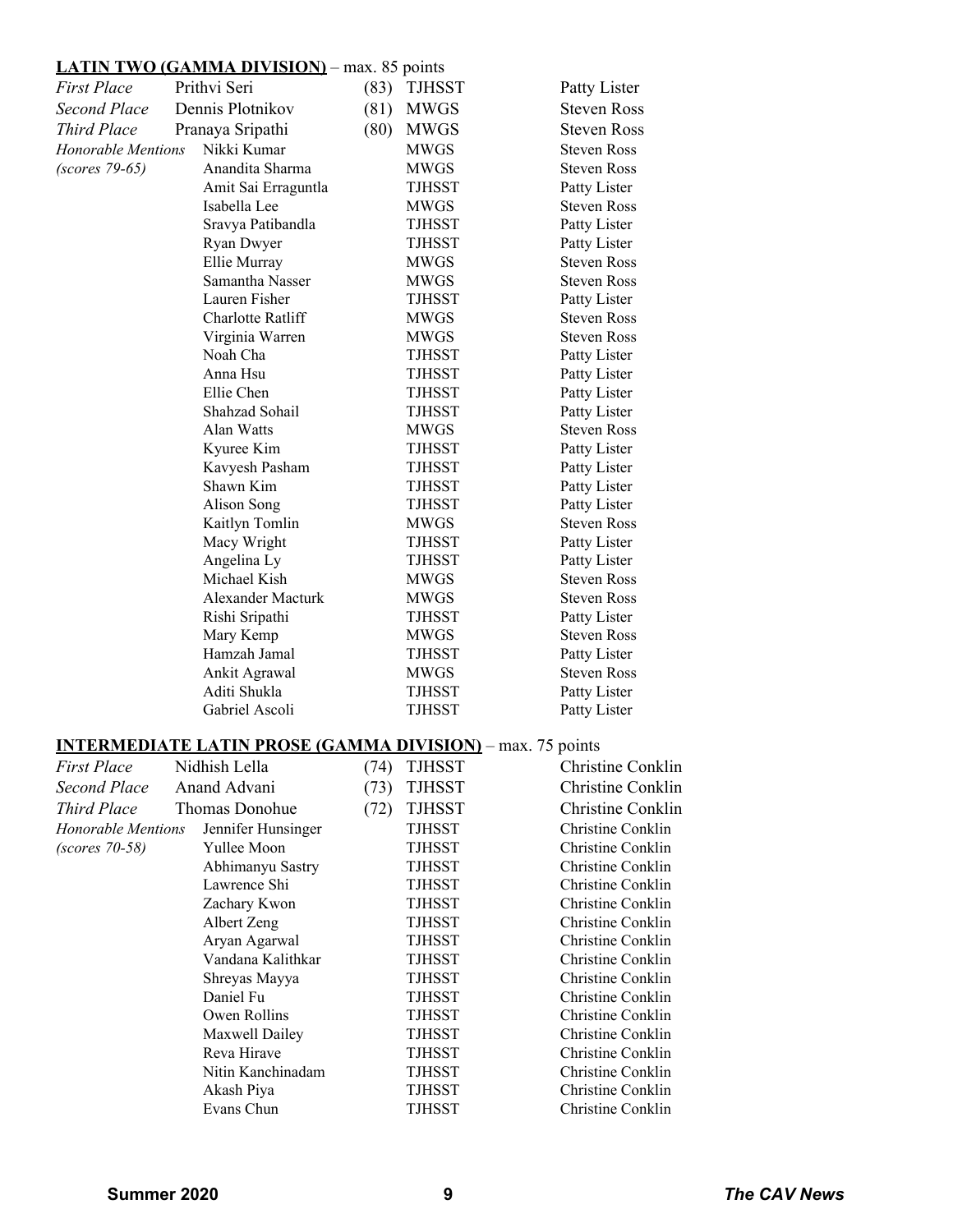## **ADVANCED LATIN PROSE (GAMMA DIVISION)** – max. 75 points

| <b>First Place</b>                      | Subhiksha Balaji                                               | (75) | <b>TJHSST</b> | Patty Lister                            |
|-----------------------------------------|----------------------------------------------------------------|------|---------------|-----------------------------------------|
| <b>Second Place</b>                     | Owen Grannis                                                   | (73) | <b>TJHSST</b> | Patty Lister                            |
| <b>Third Place</b>                      | Vagul Mahadevan                                                | (72) | <b>TJHSST</b> | Patty Lister                            |
| <b>Honorable Mentions</b><br>Kapil Iyer |                                                                |      | <b>MWGS</b>   | <b>Steven Ross</b>                      |
| Andrew Hadikusumo<br>$(scores 71-59)$   |                                                                |      | <b>TJHSST</b> | Patty Lister                            |
|                                         | Daniel Zeng                                                    |      | TJHSST        | Patty Lister                            |
|                                         | Aaron Ostenfeld                                                |      | TJHSST        | Patty Lister                            |
|                                         | Denaly Min                                                     |      | TJHSST        | Christine Conklin                       |
|                                         | Vihini Gunasekera                                              |      | TJHSST        | Patty Lister                            |
|                                         | <b>Austin Feng</b>                                             |      | TJHSST        | Patty Lister                            |
|                                         | Aakanksha Bharadwaj                                            |      | <b>TJHSST</b> | Patty Lister                            |
|                                         | Kelly Mao                                                      |      | TJHSST        | Patty Lister                            |
|                                         | Rayna Schoenberger                                             |      | <b>TJHSST</b> | Christine Conklin                       |
|                                         | Emma Barnes                                                    |      | TJHSST        | Patty Lister                            |
|                                         | Jing Liu                                                       |      | TJHSST        | Patty Lister                            |
|                                         | Saigautam Bonam                                                |      | <b>TJHSST</b> | Patty Lister                            |
|                                         | Jungmin Shin                                                   |      | TJHSST        | Christine Conklin                       |
|                                         | Adhvikaa Ambikapathi Revathi MWGS                              |      |               | <b>Steven Ross</b>                      |
|                                         | Frances Dai                                                    |      | <b>TJHSST</b> | Patty Lister                            |
|                                         | <b>Adriel Barretto</b>                                         |      | <b>MWGS</b>   | <b>Steven Ross</b>                      |
|                                         | Celia Conn                                                     |      | <b>MWGS</b>   | <b>Steven Ross</b>                      |
|                                         | Camille Hou                                                    |      | <b>MWGS</b>   | <b>Steven Ross</b>                      |
|                                         | Ellie Chang                                                    |      | TJHSST        | Patty Lister                            |
|                                         | Emerson Rodriguez                                              |      | TJHSST        | Patty Lister                            |
|                                         | Karen Song                                                     |      | TJHSST        | Patty Lister                            |
|                                         | Maggie Clarke                                                  |      | <b>TJHSST</b> | Patty Lister                            |
| Avani Sharma                            |                                                                |      | <b>TJHSST</b> | Patty Lister                            |
|                                         |                                                                |      |               |                                         |
|                                         | <b>ADVANCED LATIN POETRY (GAMMA DIVISION)</b> – max. 75 points |      |               |                                         |
| <b>First Place</b>                      | David Chen                                                     | (74) | <b>TJHSST</b> | Christine Conklin                       |
| <b>Second Place</b>                     | Joseph Amsbary                                                 | (72) | <b>TJHSST</b> | Patty Lister                            |
| <b>Third Place</b>                      | <b>Ryland Wilson</b>                                           | (69) | <b>MWGS</b>   | <b>Steven Ross</b>                      |
| <b>Honorable Mentions</b>               | Anuraag Kaashyap                                               |      | <b>TJHSST</b> | Patty Lister                            |
| $(scores 68-58)$                        | Natinius Bamptonius                                            |      | <b>MWGS</b>   | <b>Steven Ross</b>                      |
|                                         | Isabel Li                                                      |      | <b>MWGS</b>   | <b>Steven Ross</b>                      |
|                                         | Emily Ye                                                       |      | TJHSST        | Christine Conklin                       |
|                                         | Kiera O'Flynn                                                  |      | MWGS          | Steven Ross                             |
|                                         | Ian Townsend                                                   |      | <b>MWGS</b>   | <b>Steven Ross</b>                      |
|                                         | Andrew Yoon                                                    |      | <b>TJHSST</b> | Christine Conklin                       |
|                                         | Joyce Li                                                       |      | MWGS          | <b>Steven Ross</b>                      |
|                                         | <b>Grace Saunders</b>                                          |      |               | <b>Steven Ross</b>                      |
|                                         | Justin Han                                                     |      | <b>MWGS</b>   | Christine Conklin                       |
|                                         | Lauren Keffer                                                  |      | TJHSST        | Patty Lister                            |
|                                         |                                                                |      | TJHSST        | Christine Conklin                       |
|                                         | Elena Moy                                                      |      | TJHSST        | Patty Lister                            |
|                                         | Joshua Mutterperl                                              |      | TJHSST        |                                         |
|                                         | Aimee Feng                                                     |      | TJHSST        | Christine Conklin<br><b>Steven Ross</b> |
|                                         | Matthew Klausner                                               |      | MWGS          |                                         |
|                                         | Miranda Xiong<br>David Cha                                     |      | TJHSST        | Patty Lister<br>Christine Conklin       |
|                                         |                                                                |      | <b>TJHSST</b> |                                         |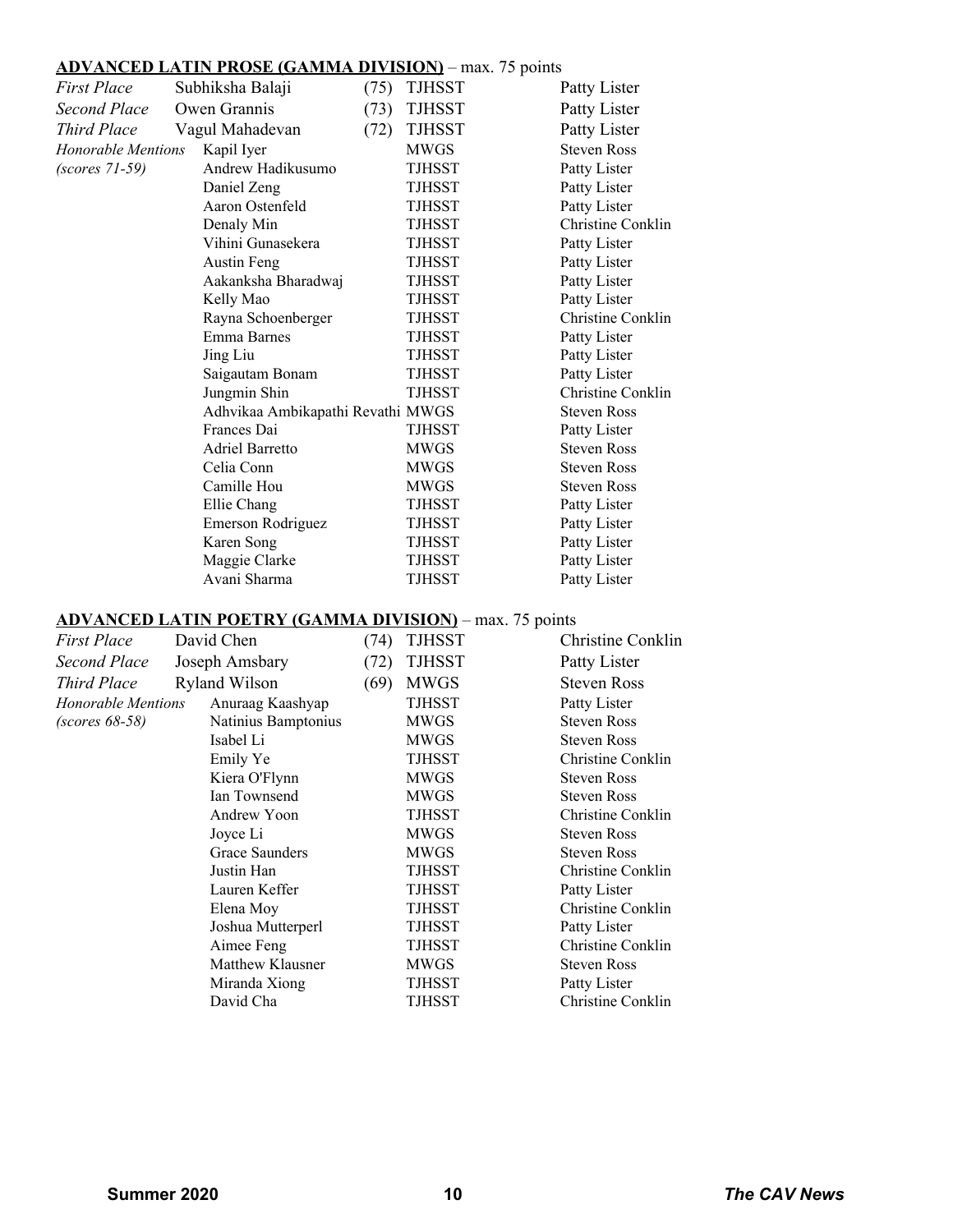#### **CAV LATIN TOURNAMENT: SCHOOL AWARDS**

| Alpha Division:<br><b>Beta Division:</b><br>Gamma Division: TJHSST | Rockbridge County High School<br>Flint Hill School | Patrick Bradley<br>Ken Andino, Sherry Doerfler, Woojin Kim, Rosanne McDonough<br>Christine Conklin, Patty Lister                                                                         |  |  |
|--------------------------------------------------------------------|----------------------------------------------------|------------------------------------------------------------------------------------------------------------------------------------------------------------------------------------------|--|--|
|                                                                    |                                                    | CAV LATIN TOURNAMENT LEGENDS                                                                                                                                                             |  |  |
| <b>Joseph Amsbary</b><br>(TJHSST)                                  |                                                    | Latin One 2017 (Third Place)<br>Latin Two 2018 (First Place)<br>Intermediate Latin Prose 2019 (Second Place)<br>Advanced Latin Poetry 2020 (Second Place)                                |  |  |
| <b>Julianne Cuevo</b><br>(Flint Hill School)                       |                                                    | Latin One-Advanced 2016 (Second Place)<br>Latin Two 2017 (Second Place)<br>Advanced Latin Poetry 2019 (First Place)<br>Advanced Latin Poetry 2020 (Third Place)                          |  |  |
| <b>Paul Grajzl</b><br>(Rockbridge County High School)              |                                                    | Latin One-Advanced 2016 (First Place)<br>Latin Two 2017 (Second Place)<br>Advanced Latin Prose 2019 (First Place)<br>Advanced Latin Prose 2020 (Second Place)                            |  |  |
| <b>Owen Grannis</b><br>(TJHSST)                                    |                                                    | Latin Two 2018 (First Place)<br>Intermediate Latin Prose 2019 (Third Place)<br>Advanced Latin Prose 2020 (Second Place)                                                                  |  |  |
| <b>Emmalyn Hoover</b><br>(Rockbridge County High School)           |                                                    | Latin One 2017 (Third Place)<br>Latin Two 2018 (First Place)<br>Intermediate Latin Prose 2019 (First Place)<br>Advanced Latin Poetry 2020 (Second Place)                                 |  |  |
| <b>Calvin Lucido</b><br>(Flint Hill School)                        |                                                    | Latin Two 2016 (First Place)<br>Advanced Latin Poetry 2019 (Second Place)<br>Advanced Latin Prose 2020 (Second Place)                                                                    |  |  |
| <b>Peter McMahon</b><br>(Wakefield Country Day School)             |                                                    | Latin Two 2018 (First Place)<br>Intermediate Latin Prose 2019 (First Place)<br>Advanced Latin Prose 2020 (Third Place)                                                                   |  |  |
| <b>Joshua Nkenchor</b><br>(Flint Hill School)                      |                                                    | Latin One-Advanced 2016 (First Place)<br>Latin Two 2017 (First Place)<br>Advanced Latin Poetry 2019 (Third Place)<br>Advanced Latin Poetry 2020 (Second Place)                           |  |  |
| <b>Jocelyn Robertson</b><br>(Classical Cottage School)             |                                                    | Latin One Advanced 2014 (First Place)<br>Latin Two 2015 (Second Place)<br>Advanced Latin Prose 2016, 2019, 2020 (First Place)<br>Advanced Latin Poetry 2017, 2018 (First Place)          |  |  |
| <b>Simon Van Der Weide</b><br>(Flint Hill School)                  |                                                    | Latin One 2015 (First Place)<br>Latin Two 2016 (Second Place)<br>Caesar 2017 (First Place)<br>Advanced Latin Poetry 2018, 2020 (First Place)<br>Advanced Latin Prose 2019 (Second Place) |  |  |
| <b>ACKNOWLEDGMENTS</b>                                             |                                                    |                                                                                                                                                                                          |  |  |
| Writers & Proofreaders:                                            |                                                    | Ken Andino, Patrick Bradley, Howard Chang, Noah Cogan, Nadia Ghosheh,<br>Noor Jefferson-Ghosheh, Alana Lukes, John McMahon, Paul Perrot, Jonathan Shev                                   |  |  |

Graders: Stephanie Buckler, Nikki Carroll, Giulio Celotto, Noah Cogan, Sherry Doerfler, Nadia Ghosheh, Gwen Jacobson, Sarah Keith, Woojin Kim, Emily Lewis, Patty Lister, Rosanne McDonough, Kristin Myers, Matt Nelson, Susan Schearer

Online Exams: Rachel Caudill, Laura Joyner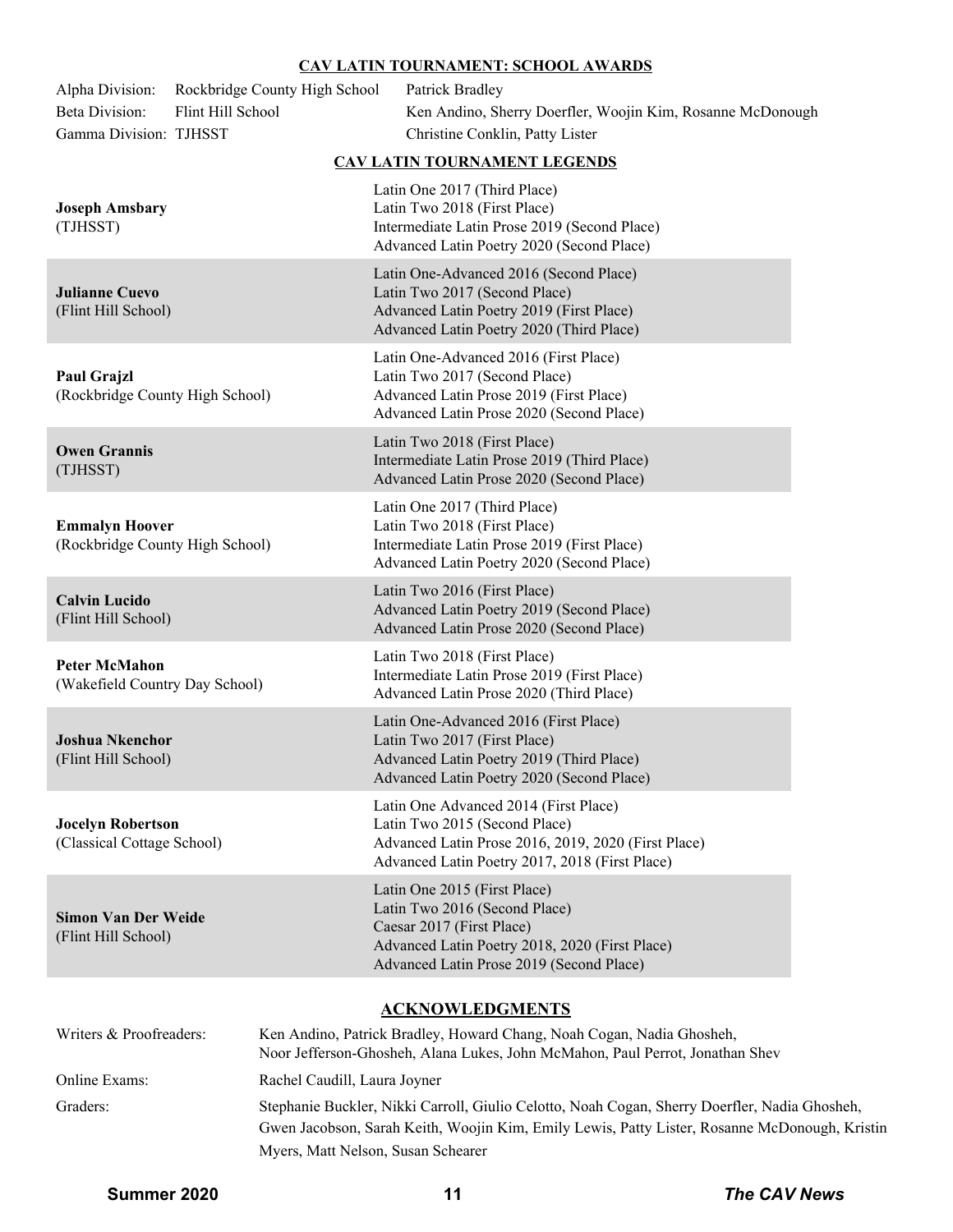

# **THE CLASSICAL ASSOCIATION OF VIRGINIA STAR INSTITUTION APPLICATION FORM**

**Eligibility:** A school or institution must have 100% membership in the CAV for its full-time faculty and at least 75% membership for its part-time faculty. All CAV Star Institutions will be listed in the Fall 2020 newsletter.

| and the control of the control of the control of the control of the control of the control of the control of the                                                 |
|------------------------------------------------------------------------------------------------------------------------------------------------------------------|
|                                                                                                                                                                  |
|                                                                                                                                                                  |
|                                                                                                                                                                  |
| Number of full-time faculty teaching Greek, Latin, and/or Classics: ____________                                                                                 |
| Names and email addresses for full-time faculty who are 2019-2020 members of CAV                                                                                 |
|                                                                                                                                                                  |
|                                                                                                                                                                  |
|                                                                                                                                                                  |
| <u> 1989 - Johann Barn, mars an t-Amerikaansk komponent († 1908)</u>                                                                                             |
| Number of part-time faculty teaching Greek, Latin, and/or Classics:                                                                                              |
| Names and email addresses for part-time faculty who are 2019-2020 members of CAV                                                                                 |
| ,我们也不能在这里的时候,我们也不能在这里的时候,我们也不能在这里的时候,我们也不能会在这里的时候,我们也不能会在这里的时候,我们也不能会在这里的时候,我们也不                                                                                 |
|                                                                                                                                                                  |
|                                                                                                                                                                  |
| Use additional sheets as necessary. Submissions may be sent via email attachment.<br>$\alpha$ i iii $\alpha$ iii $\alpha$ iii $\alpha$ iii $\alpha$ iii $\alpha$ |

| Send completed form to | Liane Houghtalin                  | <b>BY July 1, 2020</b> |
|------------------------|-----------------------------------|------------------------|
|                        | Dept. of Classics, Phil., & Relg. |                        |
|                        | University of Mary Washington     |                        |
|                        | 1301 College Ave.                 |                        |
|                        | Fredericksburg, VA 22401          |                        |
|                        | lhoughta@umw.edu                  |                        |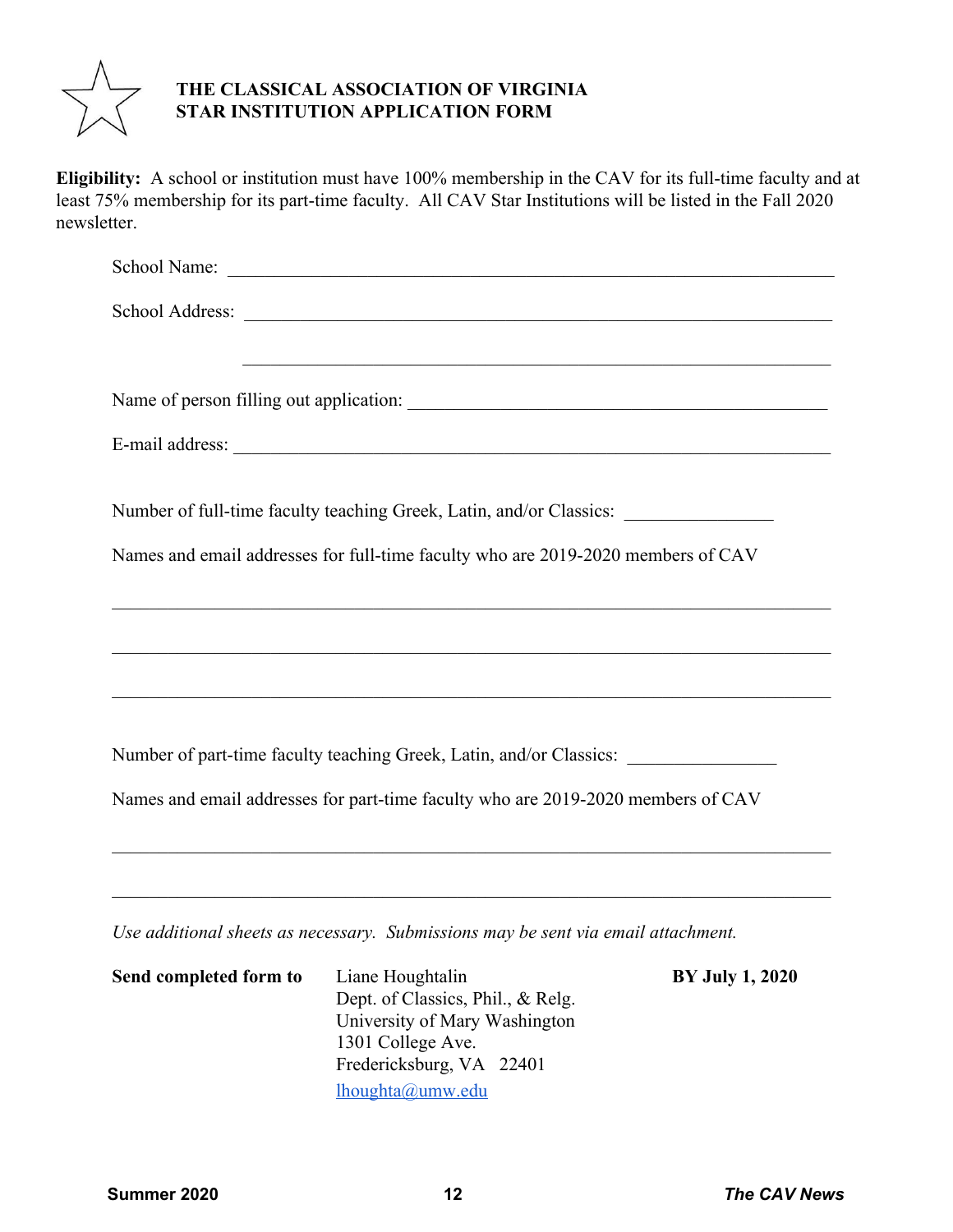# **NUNTIANDA**

# CAV Teacher Placement Service

Do you know of a Latin teaching position in your area? Or are you currently searching for a Latin teaching position? The CAV Placement Service offers a free program to bring together teachers seeking Latin positions in Virginia and schools in Virginia which are seeking Latin teachers. Schools send us listings of their positions, and we send these listings by e-mail to the teachers who have registered with the CAV Placement Service. We provide continuous updates from March until September. If you know of a position available, have the school principal or personnel office get in touch with the service. If you wish a position, send in your name and e-mail address. We ask schools and teachers to contact Jon D. Mikalson by e-mail at: **[jdm9x@virginia.edu](mailto:jdm9x@virginia.edu).** There are no charges for these services!

# CAV Online Registration Form

We now have an online registration form! If you have not registered with the CAV yet this year, it's not too late! Maybe you want to apply to be a Star Institution (wink, wink)! [CAV Membership Google Form](https://forms.gle/wgS4UefN7kvhj8aM8)

# Dickinson Summer Latin Workshop

The Dickinson Summer Latin Workshop will move online this year. Please join us in reading Ovid's Heroides with Prof. Chun Liu of Peking University, July 16-20, 2020. <http://blogs.dickinson.edu/dcc/2020/05/03/2020-ovid-heroides-online-workshop-announcement/>

# **ANCIENT DRAMA IN PERFORMANCE VI** OCTOBER 9-11, 2020

The Center for Ancient Drama at Randolph College is pleased to announce its sixth biannual conference on Ancient Drama in Performance. We encourage all practitioners and all scholars of ancient drama to attend, whether or not performance issues have ever been part of their work.



The conference will feature keynotes by Ruth Scodel and Krishni Burns & Rob Groves.

**Ancient Drama in Performance VI** will coincide with the 2020 Randolph College Greek Play, Sophocles' Heracles and Deianeira, an original-practices production of Trachiniae.



CALL FOR PAPERS open until JUNE 1

More information at ancientdrama.go.randolphcollege.edu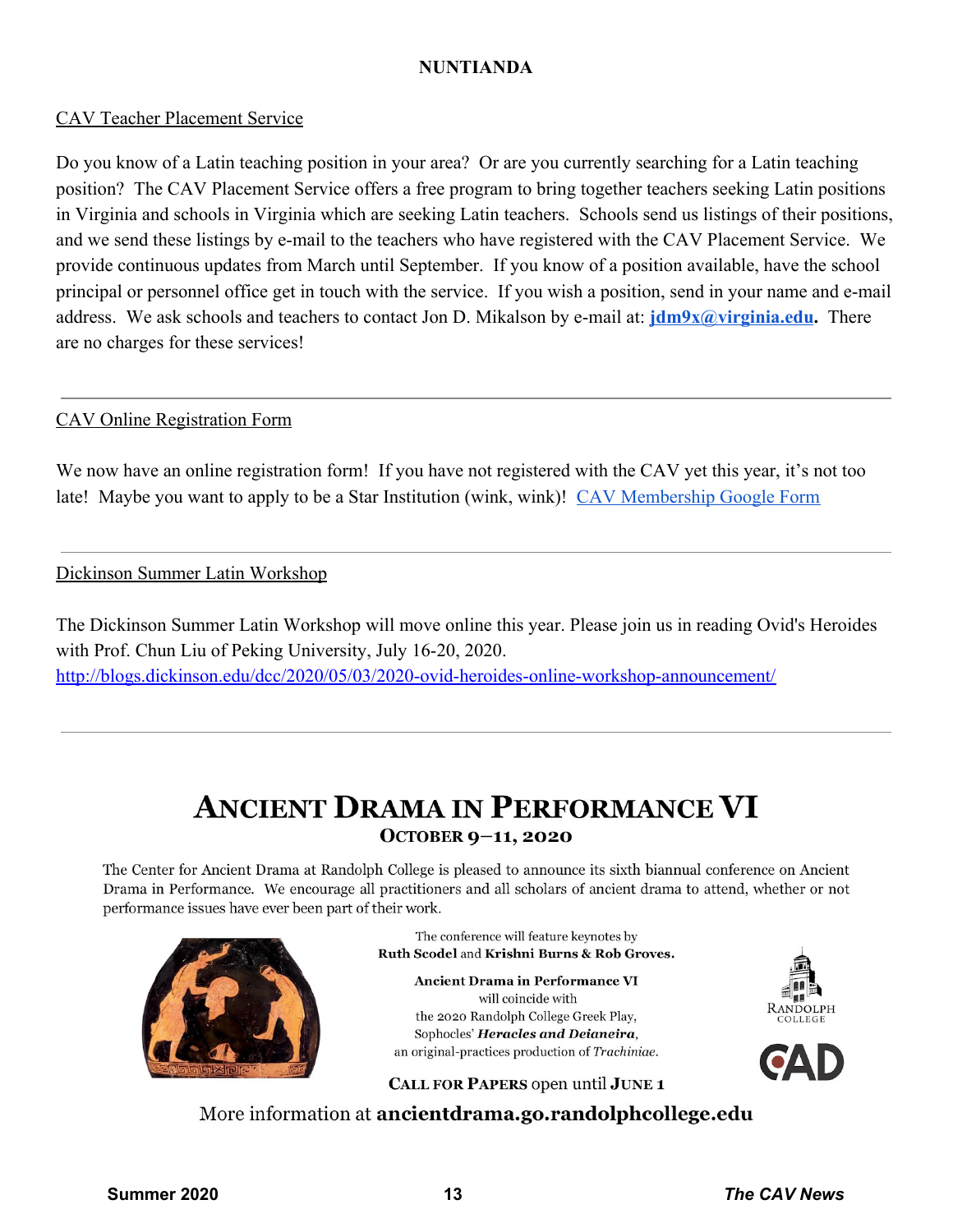# announcing

The 2020 Randolph College Greek Play



# **HERACLES & DEIANEIRA**

Sophocles' Women of Trachis

# October 9, 10, 11 4pm

Mabel K. Whiteside Greek Theatre **Randolph College** Lynchburg, Virginia

Free and open to the public

# If you would like to bring a school group to a morning show on October 7 or 8, call 434-947-8117 or email acohen@randolphcollege.edu

randolphcollege.edu/greekplay

Virtual CAMWS Meeting

A Virtual CAMWS 2020 is now being planned for May 26-30, 2020. Read more about VIRTUAL CAMWS 2020 here: [CAMWS 2020 REDUX](https://camws.org/node/1754)

# FLAVA Fall Conference

Each year, FLAVA gathers educators, administrators, and scholars of Virginia's world language programs and supports their professional development needs and interests in teaching, technology, pedagogy, and learning. Our last Fall Conference featured over 160 engaging sessions and over 600 participants with the theme "Let Languages Unlock Your World!"

**Our 2020 conference will be 8-10 October 2020 with the theme "Beyond Languages." We hope to see you there!**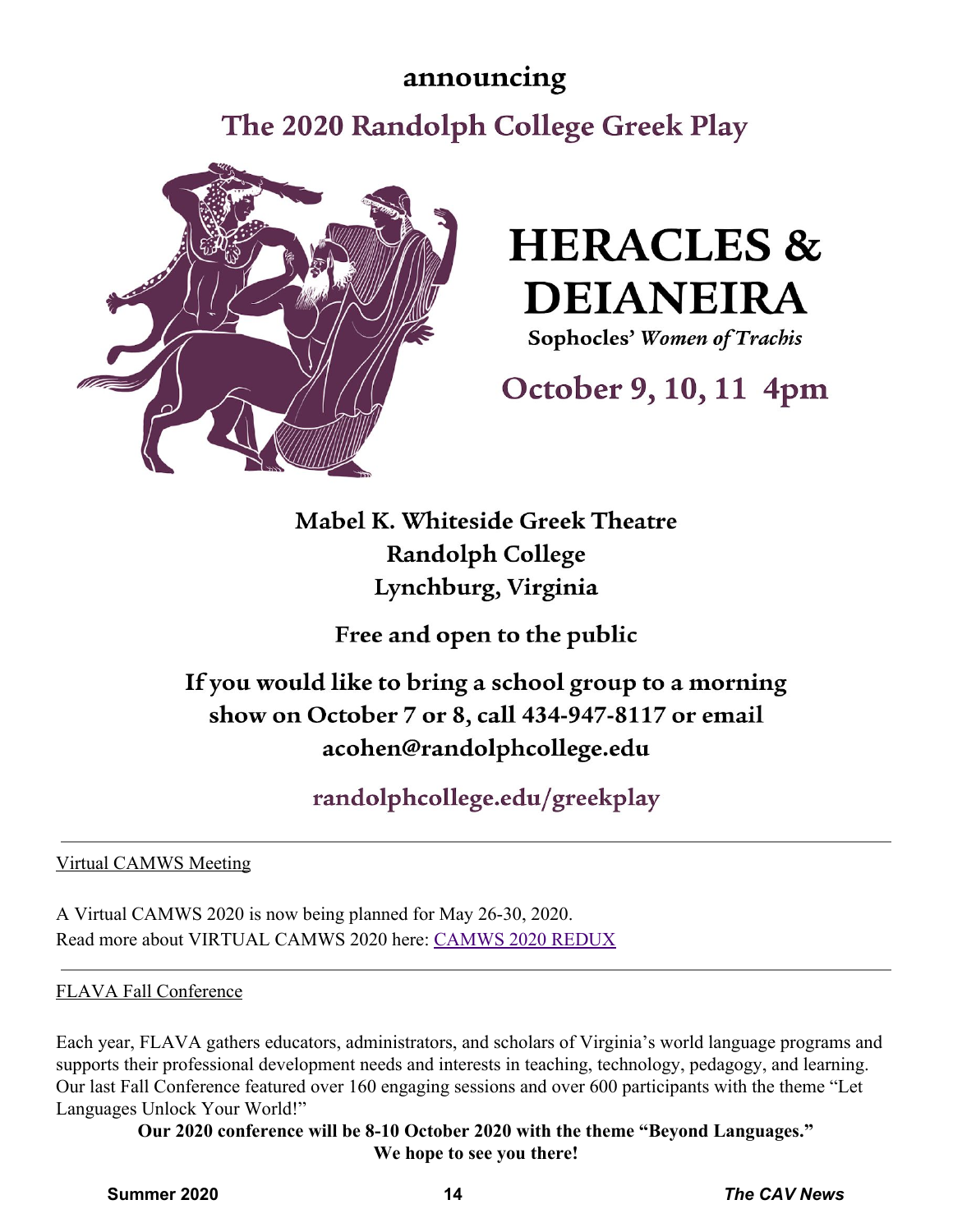# In Memoriam - Marvin Colker

Marvin Colker, our emeritus colleague in Classics at the University of Virginia, passed away in Charlottesville, just three weeks after his 93rd birthday. Marvin spent his entire long career at UVA (1953–98), and worked nearly every summer in the library of Trinity College, Dublin. His research centered on palaeography and textual criticism in the medieval period. Among Marvin's long list of distinguished publications are a critical edition of Walter of Chatillon's epic Alexandreis; Analecta Dublinensia: Three Medieval Latin Texts in the Library of Trinity College, Dublin; and America Rediscovered in the Thirteenth Century. In the course of compiling his magisterial two-volume catalog of the medieval and Renaissance manuscripts at TCD, he rediscovered numerous works. Trinity awarded Marvin an honorary Doctor of Letters in 1987.

# Do You Use the latin library.com? Show Your Appreciation!

For most classicists, the question is not do you use the Latin Library web site. The question is *how often do you use the Latin Library web site.* How often is it the go-to for a text to use in class? For a text that your library just does not have? For a resource you recommend to your students? It is a treasure house for us all.

According to its web site, "For more than twenty years, the Latin Library has been a labor of love for its maintainer, William L. Carey. For health reasons he has recently passed the maintenance of the library to someone new who will continue it in the same spirit. If the library has enriched you, feel free to drop a note of appreciation to latinlibrary@mac.com. They will be most appreciated."